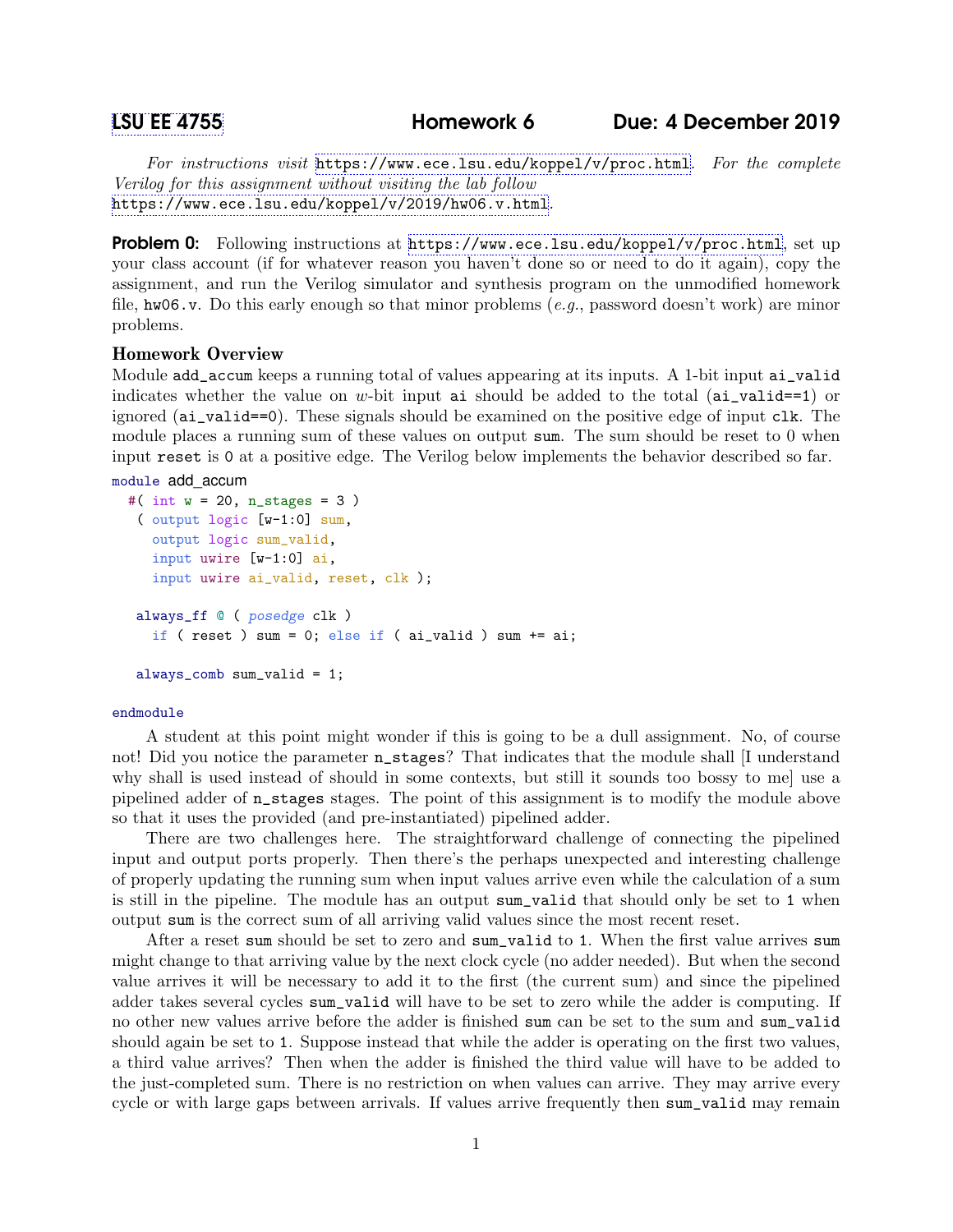0. But if values stop arriving sum\_valid should eventually be set to 1 and sum should be set to the correct sum.

## Testbench Code

The testbench for this assignment, which can be run when visiting the file in Emacs in a properly set-up account by pressing F9 , tests add\_accum instantiated for different pipeline lengths. It will check that the output values are correct, and that they don't appear too early or too late. Initially the testbench will report that there were 0 incorrect values but that they all arrived too early. The testbench will report the first four errors of each time for each pipeline length. The error message is followed by a string describing when the module was last reset and when values have since arrived. For example:

At cyc 7, value ready too soon, 0, cyc. (Min cyc 8.)  $R(4)+42(5)+40(7)$ 

This indicates that at cycle 7 the value arrived too soon, after 0 cycles instead of after a minimum of 8 cycles. (The first value can appear after 0 cycles since there's nothing to add.) The R(4) indicates that the most recent reset was in cycle 4. The +42(5) indicates that the value 42 was at the input to the module in cycle 5.

A tally of errors and other information is shown after each pipeline length:

```
Done with 6-stage tests, 10000 series.
Correct, 65271; errors : 0 not done, 0 val, 45273/0 early/late.
For 6 stages average latency 0.15 cycles.
```
The number after correct was the number of correct values found. To the left of "not done" is the number of tests skipped due to unresponsiveness. The number to the left of val is the number of incorrect results. The numbers to the left of early/late indicate the number of values appearing too early (45273 in the example above) or too late (0 in the example).

The testbench enforces a minimum time for all but the first value after a reset. The minimum time, n\_stages, is assigned to parameter  $lat\_min\_empty$  in module testbench\_n. The testbench enforces two maximum times. If the module is asserting sum\_valid and a new value arrives, the updated sum should appear within  $lat\_limit\_empty = n\_stages + 2 cycles.$  (That's also a testbench parameter.) If sum\_valid is 0 and a new value arrives the testbench will patiently wait lat\_limit\_full =  $2 + (1+\$clog2(n\_stages)) * (n\_stages + 1) cycles.$  These testbench parameters can be changed to help with debugging, but they should be set back. The ta-bot will test the code using a different copy of the testbench module.

Following the error tally an average latency is shown, in this case less than 1 cycle. A low number is good so long as the pipelined adder is being used (which it isn't in the example above).

The following is output if the problem is solved correctly:

```
Starting tests for 2-stage pipeline.
Done with 2-stage tests, 10000 series.
Correct, 35763; errors : 0 not done, 0 val, 0/0 early/late.
For 2 stages average latency 3.26 cycles.
Starting tests for 3-stage pipeline.
Done with 3-stage tests, 10000 series.
Correct, 32338; errors : 0 not done, 0 val, 0/0 early/late.
For 3 stages average latency 4.64 cycles.
Starting tests for 5-stage pipeline.
Done with 5-stage tests, 10000 series.
Correct, 28774; errors : 0 not done, 0 val, 0/0 early/late.
For 5 stages average latency 7.77 cycles.
Starting tests for 6-stage pipeline.
```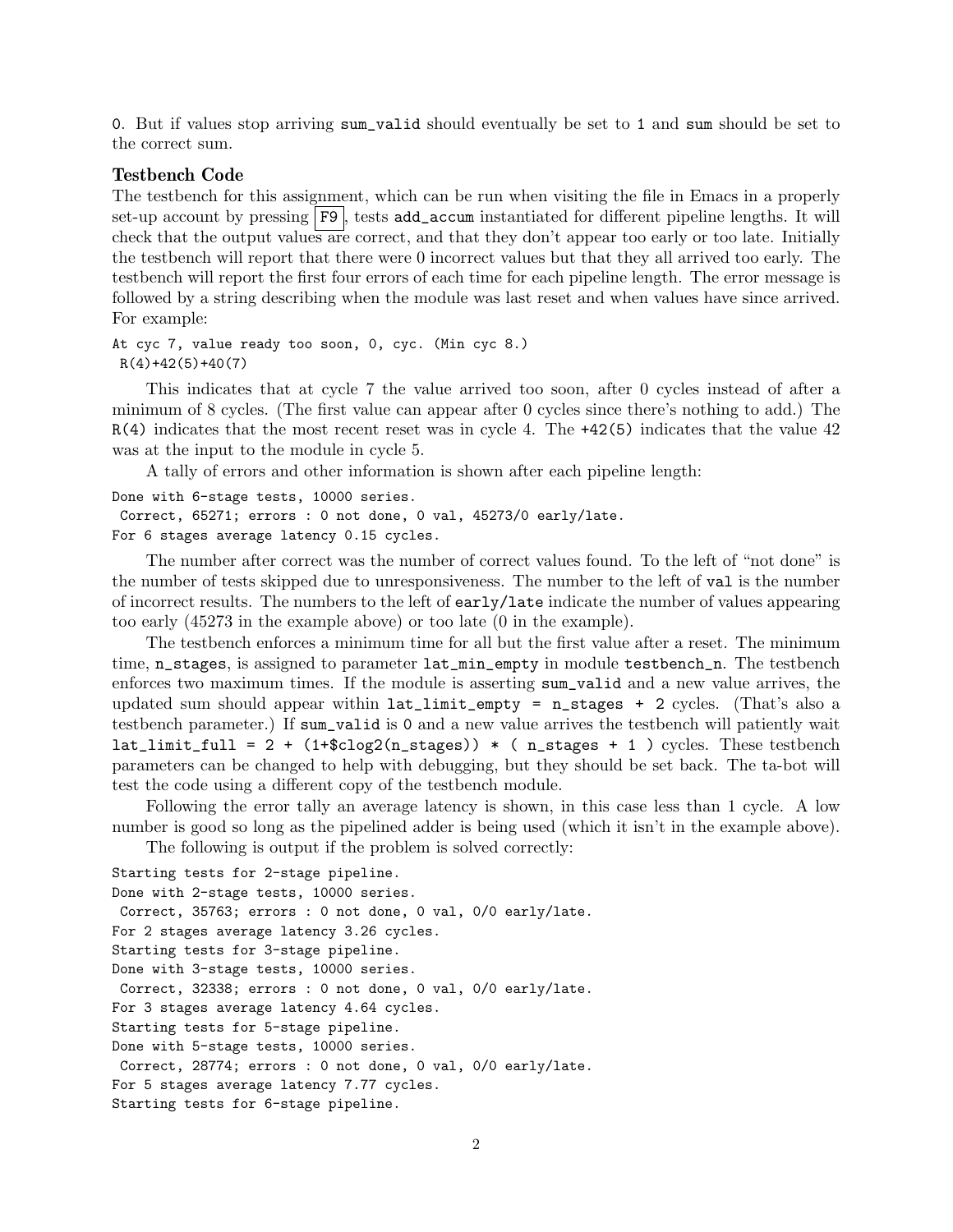```
Done with 6-stage tests, 10000 series.
Correct, 27737; errors : 0 not done, 0 val, 0/0 early/late.
For 6 stages average latency 9.48 cycles.
ncsim: *W,RNQUIE: Simulation is complete.
ncsim> exit
Total number of errors: 0
```
Use Simvision to debug your modules. Finding errors in sequential code without a debugger is time consuming and tedious. Feel free to modify the testbench so that it presents inputs that facilitate debugging.

# Synthesis

The synthesis script, syn.tcl, will synthesize add\_pipe (for reference) and add\_accum. Each module will be synthesized at several pipeline depths, and with two delay targets, a delay-isnothing-to-worry-about 10 ns and an unachievable 0.1 ns. If a module doesn't synthesize −.001 s is shown for its delay. The script is run using the shell command genus -files syn.tcl, which invokes Cadence Genus. If you would like to synthesize additional modules or sizes edit syn.tcl near the bottom.

The synthesis script shows area (cost), delay, and the delay target in a neat table. Additional output of the synthesis program is written to file spew-file.log.

**Problem 1:** Modify module add\_accum so that it keeps an accumulated sum (see the intro above) using a pipelined adder. The module must be synthesizable. A pipelined adder has been instantiated and some starter solution code has been included:

```
module add_accum
```

```
#( int w = 20, n_stages = 3 )
 ( output logic [w-1:0] sum, output logic sum_valid,
   input uwire [w-1:0] ai, input uwire ai_valid, reset, clk );
always_ff @ ( posedge clk )
   if ( reset ) sum = 0; else if ( ai-valid ) sum += ai;
```
always\_comb sum\_valid = 1;

/// **The code above must be removed and the pipelined adder, add\_p0, used instead.**

```
uwire [w-1:0] aout;
uwire [w-1:0] a0 = ai; // May need other connections.
uwire [w-1:0] a1;
add_pipe #(w,n_stages) add_p0(aout,a0,a1,clk);
logic [n_stages:0] st_occ; // Indicate which stage of add_p0 is occupied.
uwire aout\_valid = st\_occ[n\_stages-1];
always_ff @( posedge clk ) if ( reset ) begin
   st\_occ \leq 0;end else begin
   // Keep track of which stage of add_p0 is occupied.
   st_occ[0] <= ai_valid; // Lets initially assume all values enter pipe.
```